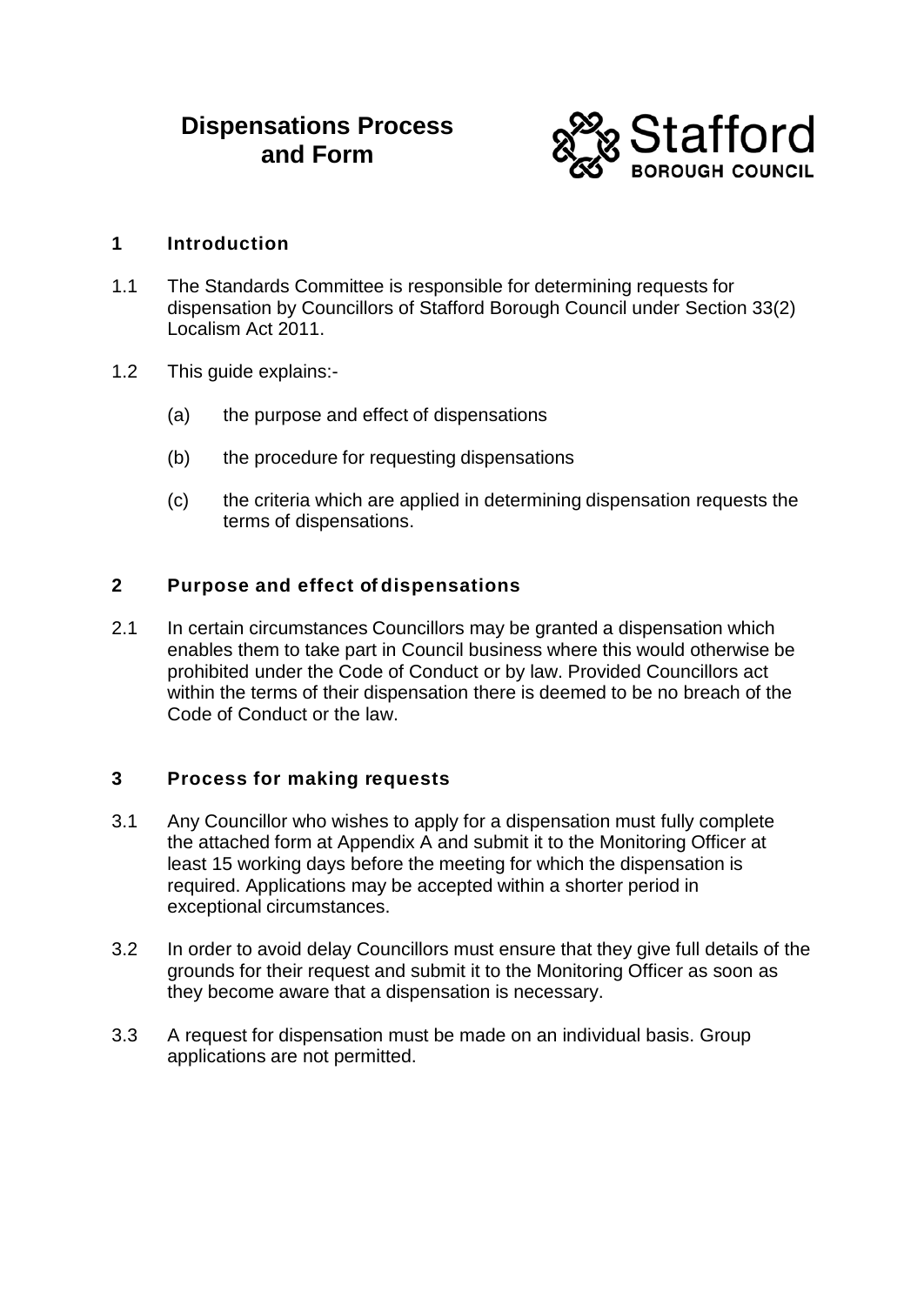# **4 Consideration by the monitoring officer**

- 4.1 The Monitoring Officer will consider requests for a dispensation in the order in which they are received having regard to the criteria set out in paragraph 6.
- 4.2 In the case of a Disclosable Pecuniary Interest, the Monitoring Officer, after consultation with the Chairman of the Standards Committee and the Independent Person, may grant a dispensation if they consider that either
	- (a) without the dispensation the number of persons prohibited by Section 31(4) Localism Act 2011 from participating in any particular business would be so great a proportion of the body transacting the business as to impede the transaction of the business (i.e. the meeting would be inquorate); or
	- (b) without the dispensation each member of the Council's executive would be prohibited by Section 31(4) Localism Act 2011 from participating in any particular business to be transacted by the Council's executive.
- 4.3 The provisions of paragraph 4.2 shall also apply in the same way in the case of an Ordinary Pecuniary Interest, subject to the substitution of "the Code of Conduct" for "Section 31(4) Localism Act 2011" in that paragraph.
- 4.4 The terms of any dispensation shall be in accordance with paragraph 7.
- 4.5 The Monitoring Officer will notify the Councillor of their decision and reasons in writing at the earliest opportunity and in any event within 5 working days of the decision.
- 4.6 If the Monitoring Officer does not fully grant the dispensation requested by the Councillor, they shall refer the request to the Standards Committee as soon as is reasonably practicable.

# **5 Consideration by the standards committee**

- 5.1 The Standards Committee will consider requests for a dispensation referred by the Monitoring Officer in the order in which they were received by the Monitoring Officer having regard to the criteria set out in paragraph 6.
- 5.2 Meetings of the Standards Committee will normally be open to the public and any Councillor who has submitted a request will have the opportunity to attend and make representations in support of their application.
- 5.3 In the case of a Disclosable Pecuniary Interest, the Standards Committee may grant a dispensation if they consider that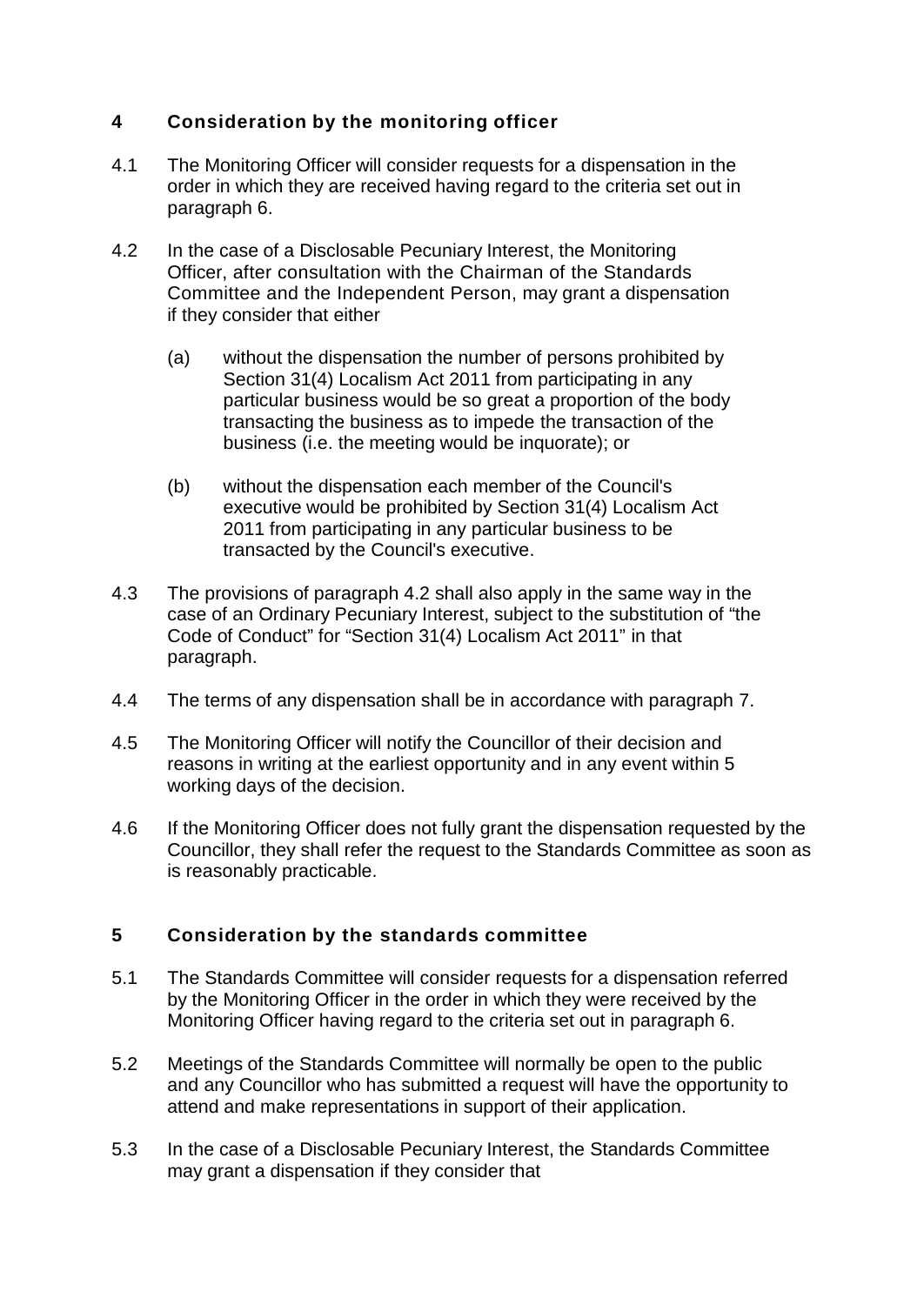- (a) without the dispensation the number of persons prohibited by Section 31(4) Localism Act 2011 from participating in any particular business would be so great a proportion of the body transacting the business as to impede the transaction of the business (i.e. the meeting would be inquorate)
- (b) without the dispensation the representation of different political groups on the body transacting any particular business would be so upset as to alter the likely outcome of any vote relating to the business
- (c) granting the dispensation is in the interests of persons living in the Council's area

without the dispensation each member of the Council's executive would be prohibited by Section 31(4) Localism Act 2011 from participating in any particular business to be transacted by the Council's executive; or

- (d) it is otherwise appropriate to grant a dispensation.
- 5.4 The provisions of paragraph 5.3 shall also apply in the same way in the case of an Ordinary Pecuniary Interest, subject to the substitution of "the Code of Conduct" for "Section 31(4) Localism Act 2011" in that paragraph.
- 5.5 The terms of any dispensation shall be in accordance with paragraph 7.
- 5.6 The Monitoring Officer will notify the Councillor of the Committee's decision and reasons in writing at the earliest opportunity and in any event within 5 working days of the decision.

#### **6 Criteria for determination of requests**

- 6.1 In reaching a decision on a request for a dispensation the Monitoring Officer or the Standards Committee (as appropriate) will take into account:
	- (a) the nature of the Councillor's prejudicial interest
	- (b) the need to maintain public confidence in the conduct of the Council's business
	- (c) the possible outcome of the proposed vote
	- (d) the need for efficient and effective conduct of the Council's business any other relevant circumstances.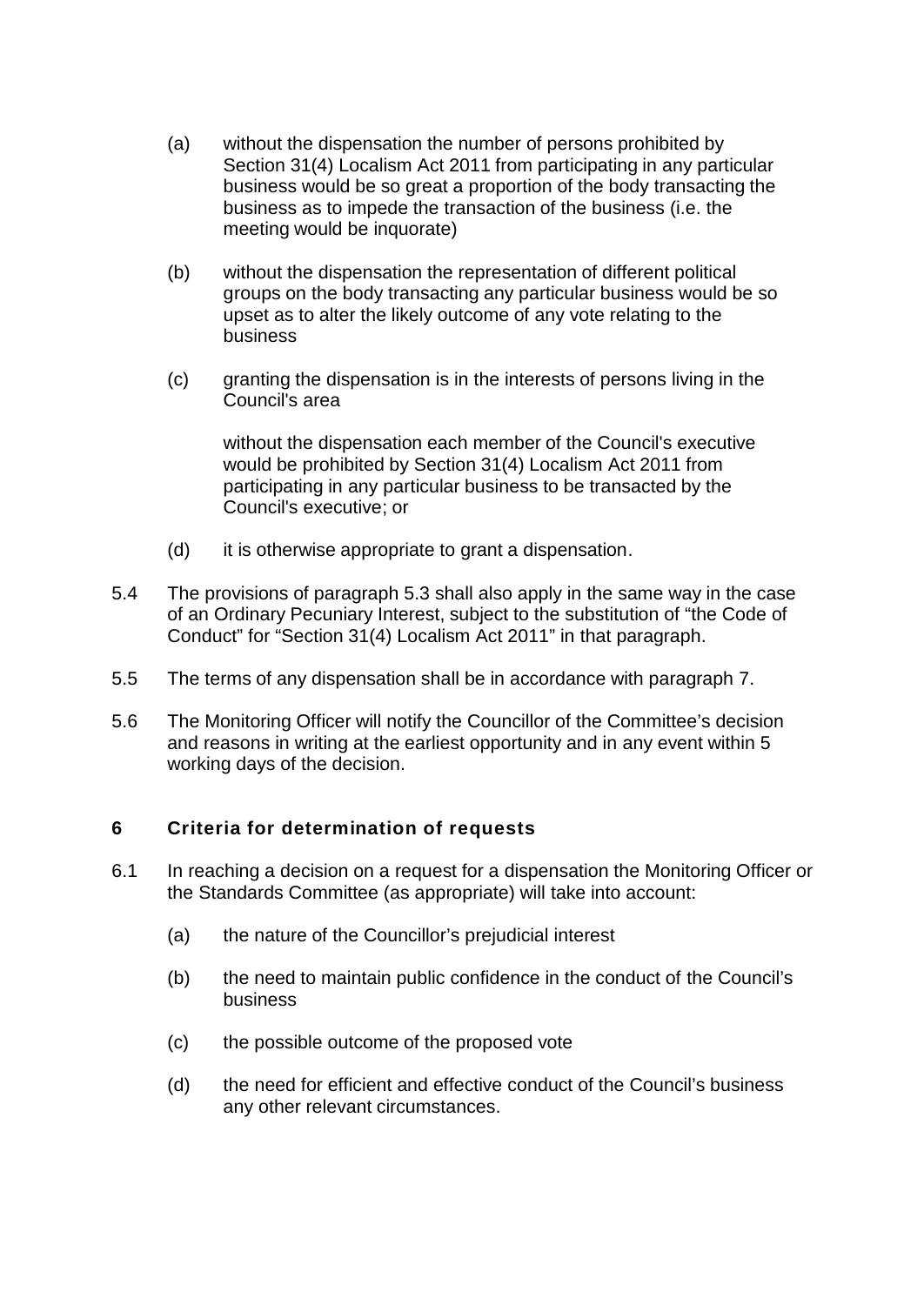# **7 Terms of dispensations**

- 7.1 Dispensations may be granted:
	- (a) for one meeting; or
	- (b) for a period not exceeding 4 years.
- 7.2 Dispensations may allow the Councillor:
	- (a) to participate, or participate further, in any discussion of the matter at the meeting(s); and/or
	- (b) to participate in any vote, or further vote, taken on the matter at the meeting(s).
- 7.3 If a dispensation is granted, the Councillor may remain in the room where the meeting considering the business is being held.

# **8 Disclosure of decision**

- 8.1 Any Councillor who has been granted a dispensation must declare the nature and existence of the dispensation before the commencement of any business to which it relates.
- 8.2 A copy of the dispensation will be kept with the Register of Councillors' Interests.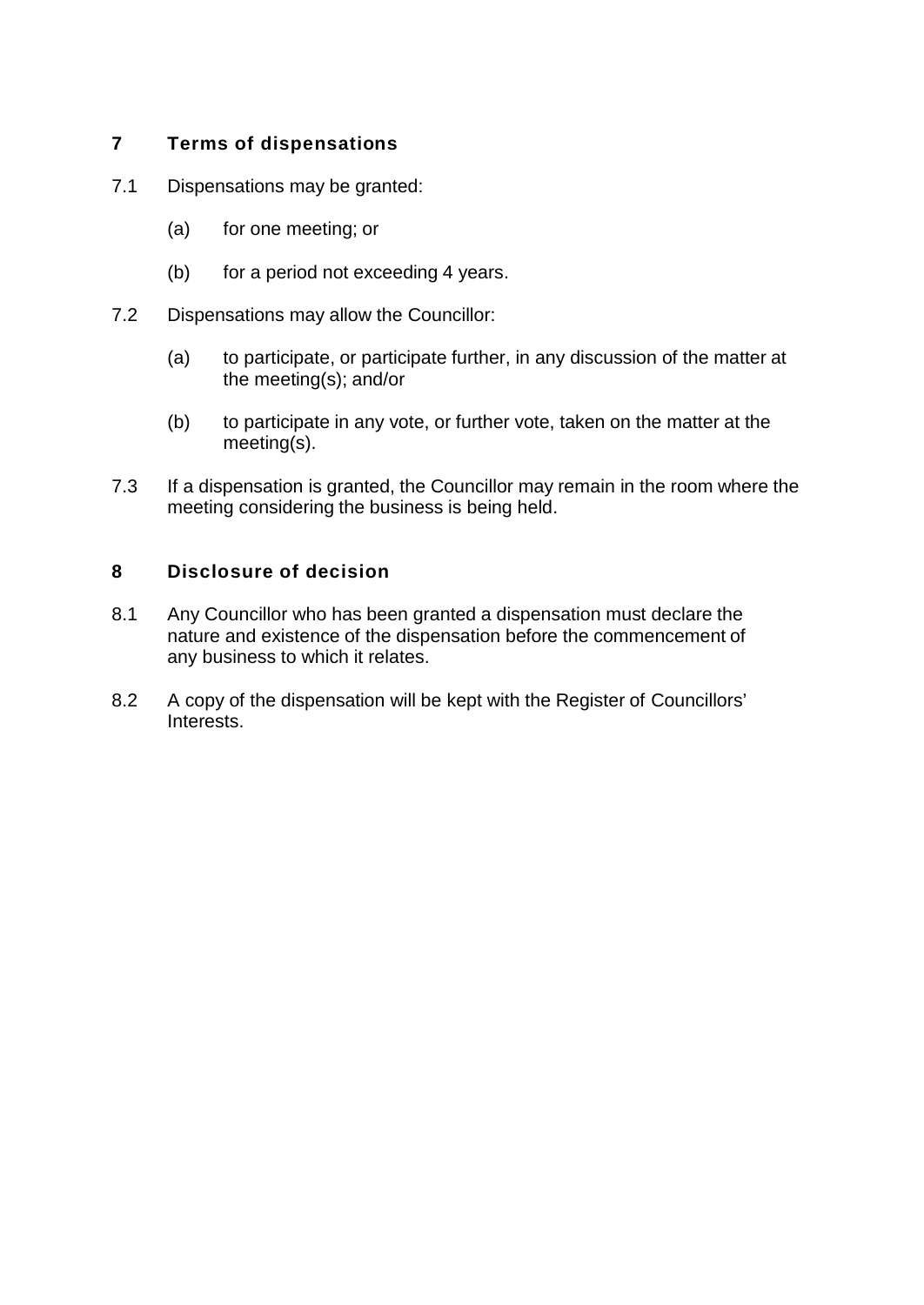# **Stafford Borough Council Standards Committee Dispensation Request Form**

Please give full details of the following in support of your application for a dispensation. You should refer to the accompanying guidance "Dispensations Process and Form".

If you need any help completing this form please contact the Monitoring Officer.

| Your name                                                                                                            |        |
|----------------------------------------------------------------------------------------------------------------------|--------|
| Decision-making body in respect of which<br>you require a dispensation                                               |        |
| Details of your membership of that body                                                                              |        |
| The business for which you require a<br>dispensation (refer to agenda item<br>number if appropriate)                 |        |
| Details of your interest in that business                                                                            |        |
| Date of meeting or time period (up to 4<br>years) for which dispensation is sought                                   |        |
| Dispensation requested to participate, or<br>participate further, in any discussion of<br>that business by that body | Yes/No |
| Dispensation requested to participate in<br>any vote, or further vote, taken on<br>that business by that body        | Yes/No |